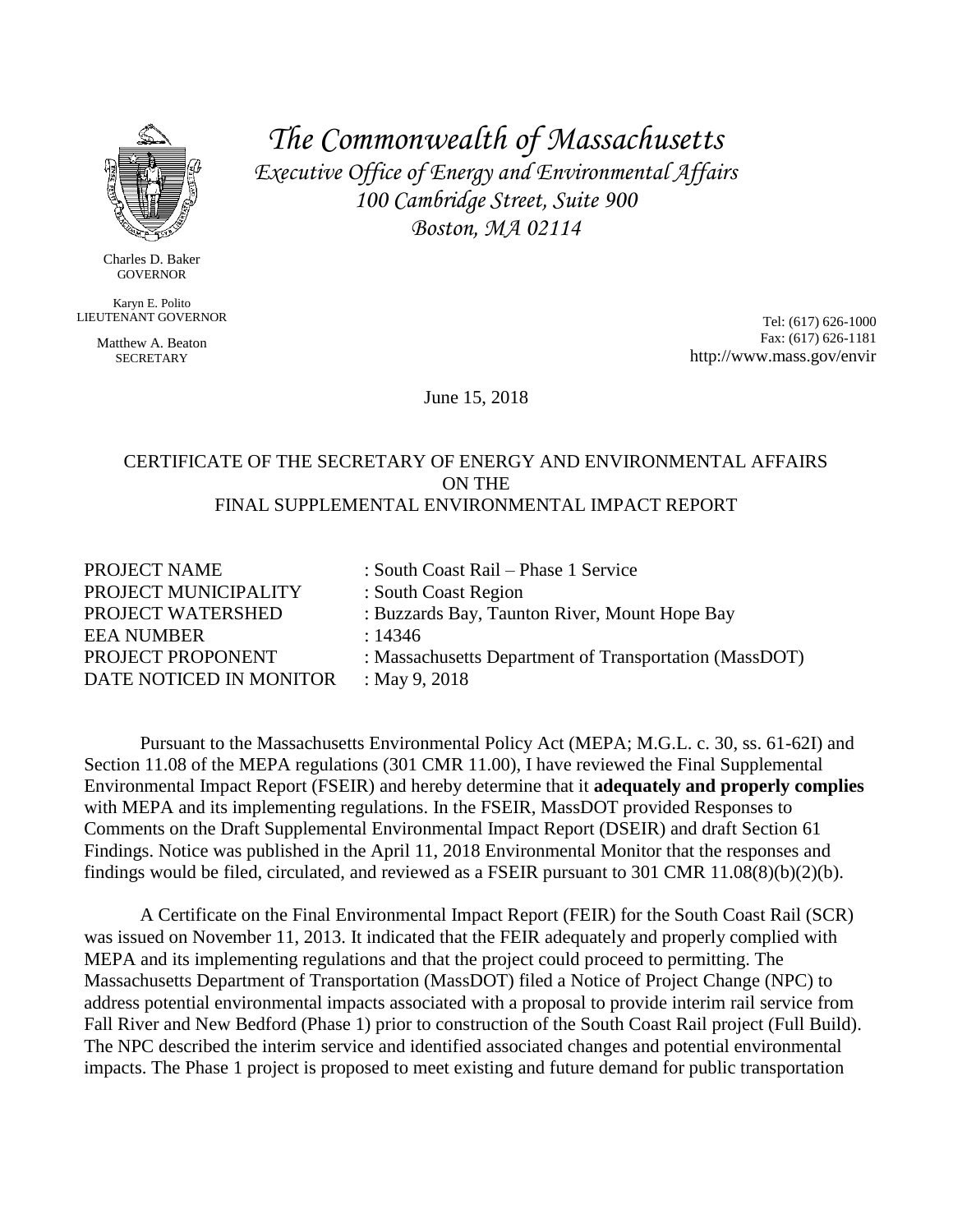between Fall River/New Bedford and Boston and to enhance regional mobility while MassDOT continues to design and advance the Full Build project.

According to the DSEIR and the NPC, a review of construction costs for the Full Build project (in 2016) estimated that it would cost \$3.3 billion and identified an in service date of 2030. MassDOT proposed to phase construction of the Full Build project to provide service to the South Coast Region much sooner than would be possible if it were constructed at one time. MassDOT estimates that Phase 1 will cost approximately \$935 million and service is projected to start in 2022.

Phase 1 consists of the construction and operation of commuter rail service from Fall River and New Bedford to the Middleborough/Lakeville Main Line via Cotley Junction in Taunton and the Middleborough Secondary Line. Phase 1 will provide service using the Middleborough/Lakeville Main Line from South Station in Boston to Pilgrim Junction in Middleborough, where the rail intersects the Middleborough Secondary at the existing Middleborough Layover facility. The Middleborough Secondary Line, an active freight line, will be reconstructed and expanded.

The section of the project from the New Bedford Main Line and the Fall River Secondary Line extending to Cotley Junction is referred to as the Southern Triangle. The Southern Triangle is common to Phase 1 and the Full Build and underwent MEPA review as part of the South Coast Rail project. The Southern Triangle includes the two terminal stations proposed for Phase 1 - Whale's Tooth Station in New Bedford and Fall River Depot Station in Fall River.

Phase 1 will include the following improvements along the Middleborough Secondary: reconstruction of existing single track from Pilgrim Junction to Cotley Junction (approximately 7.1 miles) including limited new double track construction, culvert replacements and retaining wall construction;<sup>1</sup> new signal/communications systems; positive train control (PTC); and upgrades to five grade crossings.

Phase 1 will include three peak-period trains from and to each terminal station. Phase 1 will include construction of the two terminal stations, King's Highway Station in New Bedford, Freetown Station in Freetown, a new station in East Taunton<sup>2</sup>, and a new station in Middleborough. The Freetown and Fall River Depot stations will require modifications. The existing Lakeville Station may be retained by providing a shuttle bus to the new Middleborough station or closed. Because the stations proposed for the Full Build project in Taunton are north of Cotley Junction they are not included in Phase 1.

The DSEIR notes that Phase 1 will provide independent utility because the capital construction elements will provide improved service earlier than the Full Build project could along a critical freight corridor. Upon Full Build, it will provide redundancy and resiliency for service disruptions.

### Original Project Description and Procedural History

 $\overline{a}$ 

The South Coast Rail project consists of the development of a public rail system to connect the cities of Fall River and New Bedford to Boston and enhance regional mobility, while supporting smart growth planning and development strategies in affected communities. Fall River and New Bedford are

<sup>&</sup>lt;sup>1</sup> Upgrades will be coordinated with the MassDOT State of Good Repair program along this alignment.

<sup>&</sup>lt;sup>2</sup> The Taunton Depot Station proposed in the FEIS/R will be relocated to the new East Taunton site.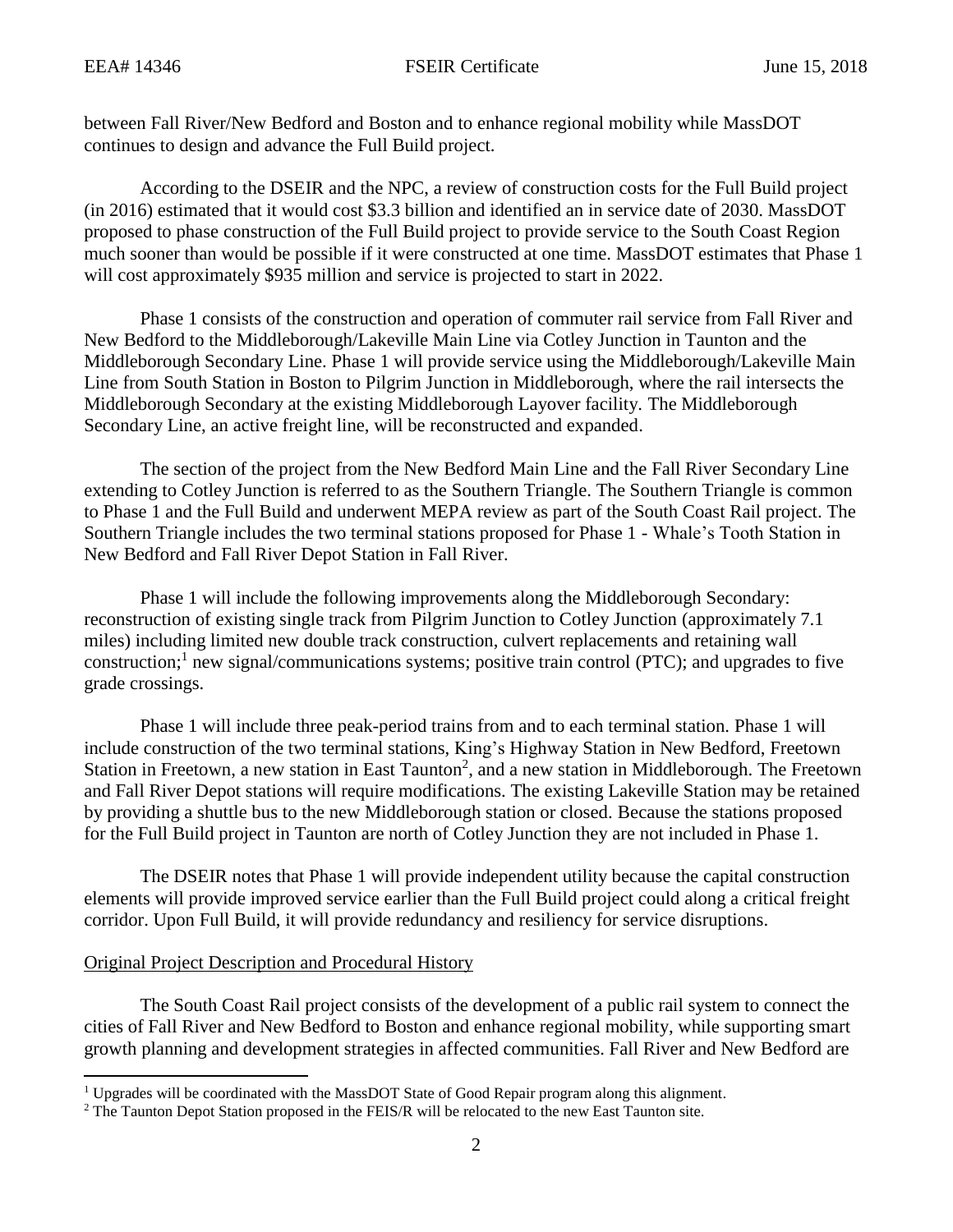$\overline{\phantom{a}}$ 

historically underserved areas with respect to public transportation options. The South Coast Rail is a priority transportation initiative and a component of MassDOT's efforts to increase transit access throughout the Commonwealth.

The South Coast Rail will provide commuter service to South Station using the Northeast Corridor, Stoughton Line, New Bedford Main Line, and Fall River Secondary Line. The New Bedford to Boston route is 54.9 miles long and the Fall River to Boston route is 52.4 miles long. Travel time during peak periods on the New Bedford line and the Fall River line are estimated at 77 minutes and 75 minutes, respectively. The project requires upgrades to track infrastructure along the existing Stoughton line including reconstruction of tracks from Canton Junction to Stoughton, construction of new tracks from Stoughton to Winter Street in Taunton, for a distance of 15 miles, on an abandoned right-of-way (ROW) which crosses through the Hockomock Swamp and the Pine Swamp. Reconstruction of tracks is also proposed from Winter Street in Taunton to Weir Junction, a distance of 1.7 miles. The project requires reconstruction of tracks in the Southern Triangle. Infrastructure improvements associated with the project include constructing, reconstructing, or widening 45 bridges, and constructing or reconstructing 46 at-grade railroad crossings.

The project includes ten new rail stations: North Easton, Easton Village, Raynham Park, Taunton, Taunton Depot, King's Highway, Whale's Tooth, Freetown, Fall River Depot, and Battleship Cove. New stations will include high-level platforms (four feet above track), canopies, commuter parking, a drop-off area for buses, and a kiss and ride area. Platforms will be designed to handle a ninecar train set (approximately 800 feet long). The station designs include areas for bike storage and pedestrian connections to neighboring streets.

The project includes two overnight layover facilities, one on the New Bedford Main Line (Wamsutta site) and one on the Fall River Secondary (Weaver's Cove East site). Independent of the South Coast Rail project, MassDOT is proposing an expansion of South Station (SSX) as well as midday layover facilities in Boston to address existing and future Massachusetts Bay Transit Authority  $(MBTA)$  and Amtrak capacity needs.<sup>3</sup> SSX will support infrastructure requirements associated with this project.

Numerous alternatives were introduced in the Environmental Notification Form (ENF) and reduced to eight alternatives for evaluation in the Draft Environmental Impact Statement/Draft Environmental Impact Report (DEIS/R). The DEIS/R presented electric and diesel options for three rail routes; Attleboro, Stoughton, and Whittenton (a variant of the Stoughton route), as well as a Rapid Bus route, and a No-Build/Enhanced Bus scenario. The Certificate on the DEIS/R indicated that MassDOT had adequately supported the advancement of the Stoughton Electric Alternative as the Preferred Alternative in the Final Environmental Impact Statement/Final Environmental Impact Report (FEIS/R). The Scope for the FEIS/R outlined the outstanding issues that were required to be addressed, including the development of specific and detailed mitigation plans.

For the purpose of the FEIS, the U.S. Army Corps of Engineers (ACOE) continued to analyze alternatives as part of the National Environmental Policy Act (NEPA) process, including the Whittenton Alternative. Because a joint Federal/State review document was filed, the FEIS/R included additional

<sup>&</sup>lt;sup>3</sup> The layover facility was most recently addressed in the South Station Expansion Project (EEA #15028).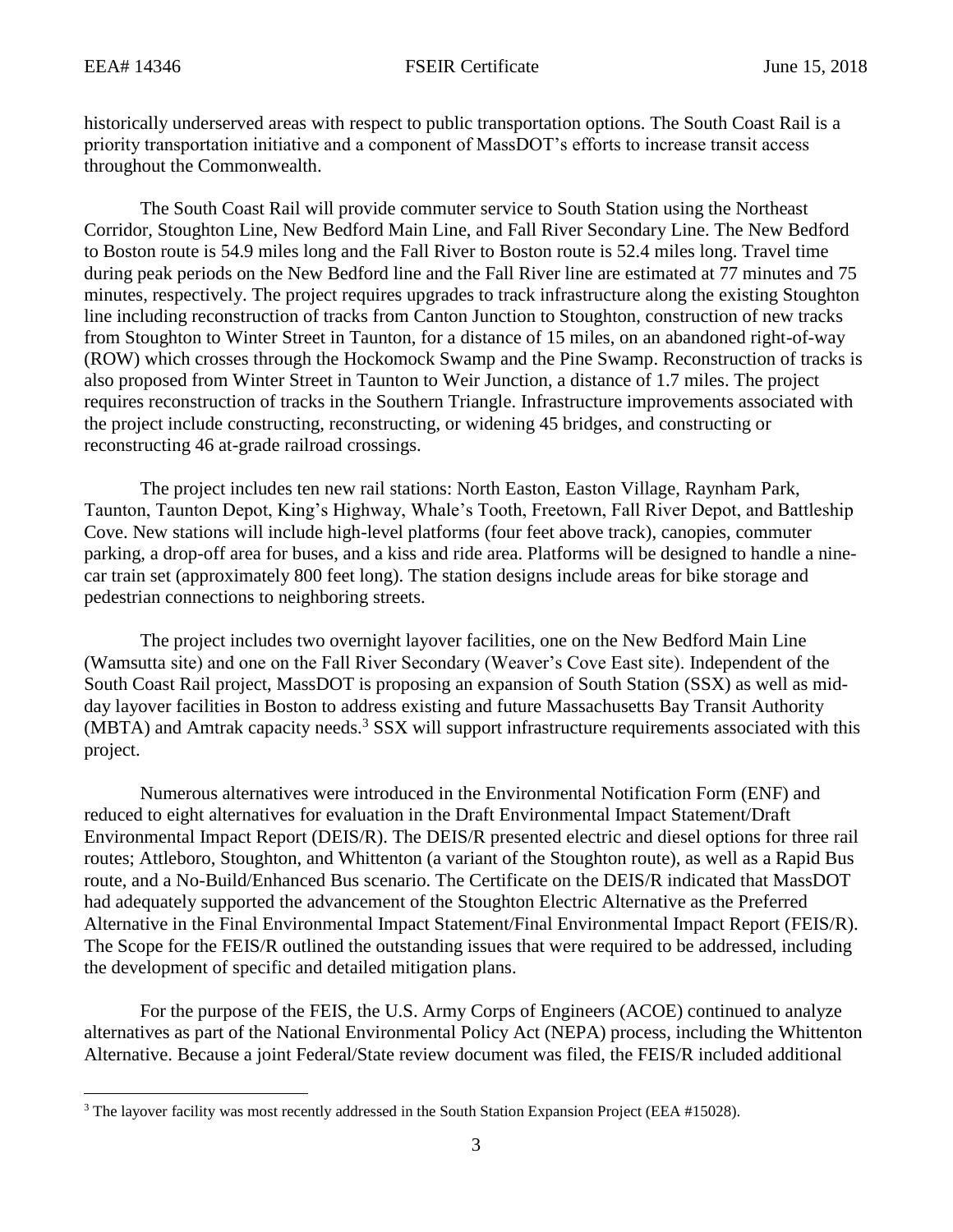analysis of the Whittenton Alternative. Upon review of the FEIS/R, ACOE determined that the Stoughton Alternative was the Least Environmentally Damaging Practicable Alternative (LEDPA).

The FEIS/R evaluated the relative benefits and impacts of this large-scale transportation infrastructure project. Amongst the project's benefits are improved access to transit and the corresponding traffic, safety, air quality, and GHG reduction benefits associated with increased use of public transit. The project also has significant potential to facilitate sustainable land use and development patterns and will service Environmental Justice communities. The proposed route does however involve substantial environmental impacts. The FEIS/R refined impact estimates associated with alteration of wetlands and elimination or fragmentation of habitat (including rare species habitat and loss of biodiversity). It identified impacts to the Hockomock Swamp Area of Critical Environmental Concern (ACEC), which is one of the largest unfragmented wetland systems in the state, and the Pine Swamp conservation area in Raynham. The Certificate on the FEIS/R emphasized that the benefits and impacts of the South Coast Rail project are significant and acknowledged that any project of this scope and scale will bear environmental impacts.

The Certificate on the FEIS/R was issued on November 1, 2013 and indicated that the FEIS/R adequately and properly complied with MEPA and its implementing regulations and that the project could proceed to State permitting. Because the project, and associated wetland mitigation was presented at a conceptual design level in the FEIS/R, the Certificate on the FEIS/R included a requirement that MassDOT continue to consult with the Interagency Coordinating Group (ICG) on the development of mitigation for impacts to wetlands and rare species. It also required that the plan be published through the MEPA Office for public review and comment to provide an opportunity to gather additional input from State Agencies, advocacy organizations, municipalities and the public on the mitigation plan.

### Interagency and Community Involvement

As noted previously, the project underwent joint environmental review. Throughout project development, MassDOT has conducted an extensive stakeholder involvement process that included the ICG and a broad civic engagement process. MassDOT held a number of public meetings prior to filing the NPC regarding potential phasing of the project and during review of the DSEIR.

These efforts are complemented by the South Coast Rail Economic Development and Land Use Corridor Plan (Corridor Plan) which has been developed in conjunction with 31 Corridor communities and three regional planning agencies (RPAs). The Corridor Plan identifies sustainable development principles to manage both the projected growth in the region under business as usual conditions and the induced growth associated with the project. MassDOT, other State Agencies, the RPAs, and municipalities have made significant progress in implementation of the Corridor Plan.

I have received numerous comments from public officials, State Agencies, environmental advocates, local residents, and other members of the public throughout review of the South Coast Rail project. Comments on the FSEIR were provided by Representative Robert M. Koczera, Representative William M. Straus, and Representative Keiko Orrall. Comments were also received from the Town of Middleborough and the Town of Stoughton.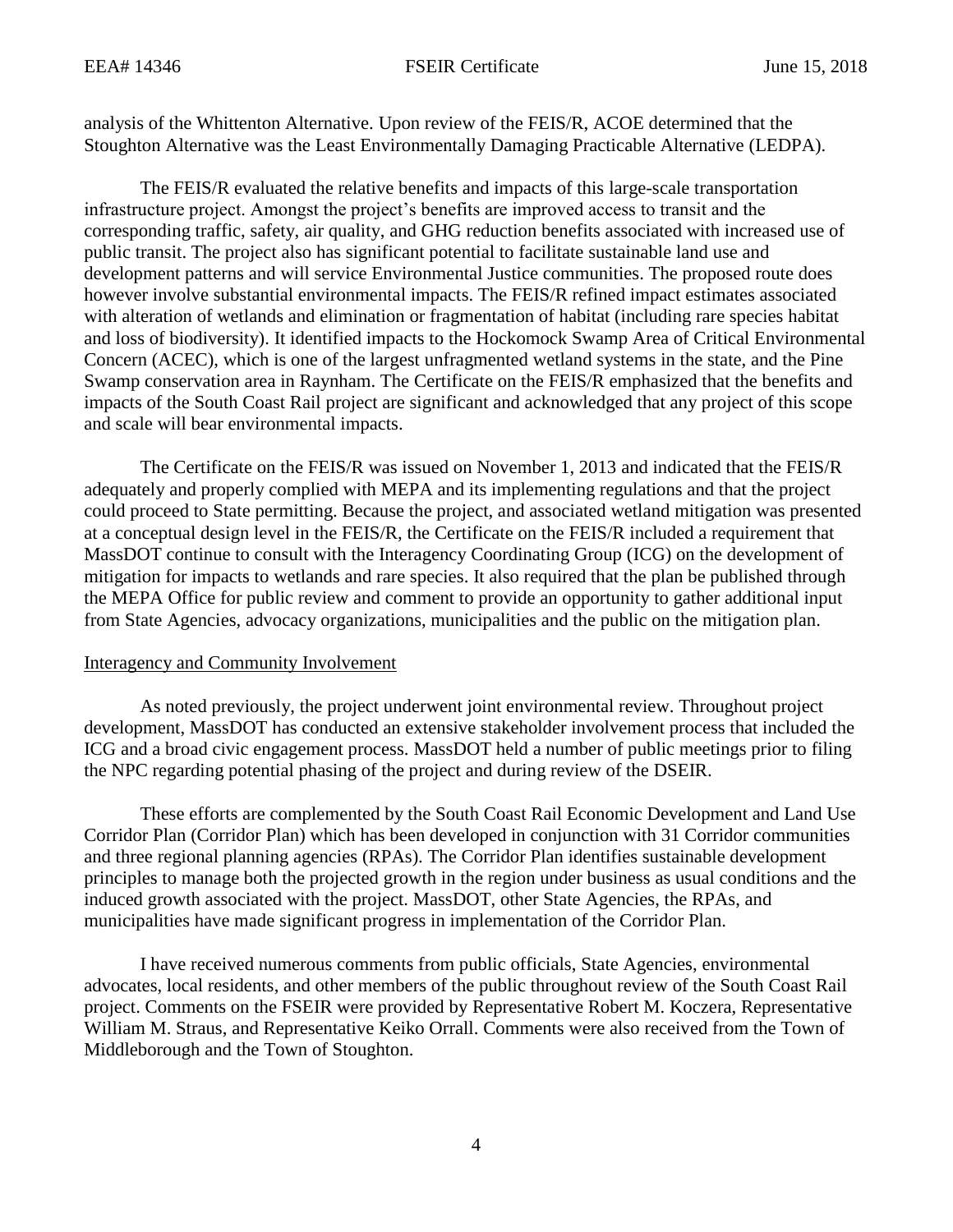I appreciate the ongoing participation of, and comments provided by, stakeholders during the environmental review of South Coast Rail and Phase 1. MassDOT should continue its commitment to stakeholder outreach and public input as it proceeds through permitting of Phase 1 and through design and permitting of Full Build.

#### Permitting and MEPA Jurisdiction

The Full Build project was subject to MEPA review because it is being undertaken by a State Agency and because it exceeds review thresholds set forth in the MEPA regulations (310 CMR 11.00), including thresholds for a mandatory EIR pursuant to the following sections:  $11.03(1)(a)(1)$  and  $(2)$ because it is will result in alteration of 50 or more acres of land and creation of 10 or more acres of new impervious area; 11.03(3)(a)(1)(a) because it will result in alteration of more than one acre of Bordering Vegetated Wetlands (BVW); 11.03(3)(a)(2) because it involves alteration requiring a Variance in accordance with the Wetlands Protection Act (WPA); and  $11.03(6)(a)(1)(5)$  because it involves construction of a new rail or rapid transit line along a new, unused or abandoned ROW. The Full Build project also exceeded the following ENF review thresholds: 11.03(1)(b)(3) because it involves conversion of land held for natural resource purposes in accordance with Article 97 of the Amendments to the Constitution of the Commonwealth (Article 97); 11.03(2)(b)(2) because it would result in more than two acres of disturbance of designated priority habitat that results in a take of a state-listed species; 11.03(10)(b)(1) and (2) because it may result in demolition of a part of a state-listed historic structure and destruction of a state-listed archaeological site; and 11.03(11)(b) because it is located within a designated ACEC. The project may also meet or exceed other MEPA review thresholds depending upon its final design.

The Full Build project requires a 401 Water Quality Certification (WQC), a Chapter 91 (c. 91) License, and a Variance from the WPA and the WQC regulations from the Massachusetts Department of Environmental Protection (MassDEP); a Conservation and Management Permit (CMP) from the Massachusetts Natural Heritage and Endangered Species Program (NHESP); a land disposition agreement with the Department of Conservation and Recreation (DCR); approval from the legislature and the Division of Capital Asset Management and Maintenance (DCAMM) for a disposition of land protected by Article 97 legislation; and review from the Massachusetts Office of Coastal Zone Management (CZM). The Full Build project also requires Orders of Conditions (OOCs) from local Conservation Commissions (and, on appeal only, Superseding Order(s) from MassDEP); an Individual Section 404 permit from ACOE; an Air Quality Conformance Determination; a National Pollutant Discharge Elimination System (NPDES) Construction General Permit (CGP) from the U.S. Environmental Protection Agency (EPA); and review under Section 106 of the National Historic Preservation Act (NHPA) by the Massachusetts Historical Commission (MHC). The Full Build project is subject to the MEPA Greenhouse Gas Emissions Policy and Protocol (GHG Policy) and the Executive Office of Energy and Environmental Affairs (EEA) Environmental Justice (EJ) Policy.

Phase 1, considered on its own, would exceed ENF review thresholds pursuant to:  $11.03(1)(b)(2)$ for creation of five more acres of impervious area;  $11.03(2)(b)(2)$  because it would result in more than two acres of disturbance of designated priority habitat that results in a take of a state-listed species;  $11.03(3)(b)(1)(b)$  for alteration of 500 or more linear feet (lf) of Inland Bank; and  $11.03(3)(b)(1)(f)$  for alteration of one-half or more acres of other wetlands. Phase 1 may also exceed the ENF threshold pursuant to 11.03(1)(b)(1) for alteration of 25 or more acres of land.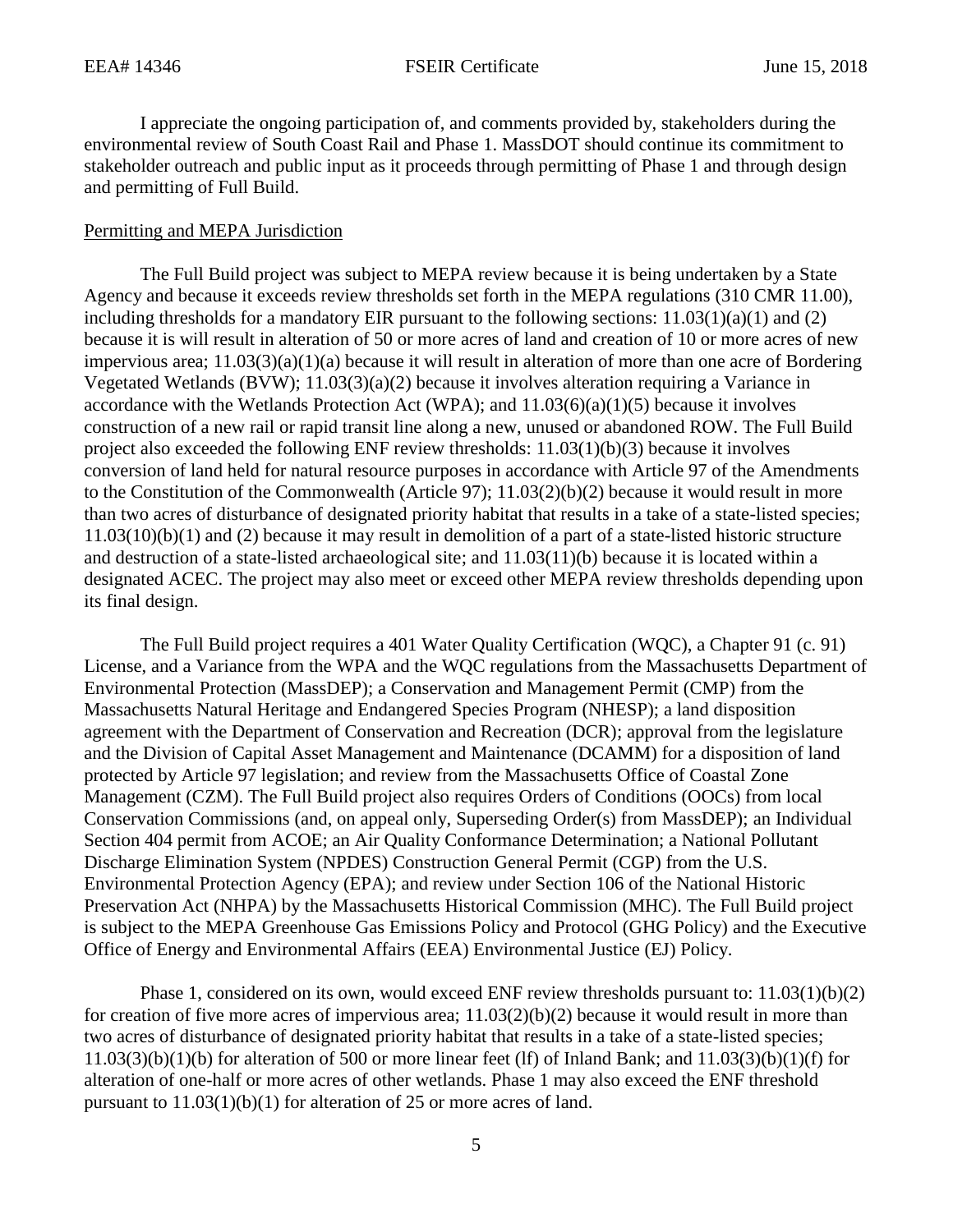Phase 1 will require three individual 401 WQCs from MassDEP and a CMP from NHESP. It will also require OOCs from local Conservation Commissions (and, on appeal only, Superseding Order(s) from MassDEP); two individual Section 404 permits from ACOE; review under Section 106 of the NHPA by MHC; and a NPDES CGP from EPA. ACOE determined that Phase 1 is a separate, albeit related project with independent utility from the Full Build. ACOE expects to assert its discretionary authority to require an Individual Standard Permit for Phase 1, with a complete public interest review and federal NEPA review process.

Because the proposed project is being undertaken by a State Agency MEPA jurisdiction is broad and extends to all aspects of the project that are likely, directly or indirectly, to cause Damage to the Environment as defined in the MEPA regulations.

#### Review of the FSEIR

The Scope for the DSEIR was limited to the proposed changes associated with Phase 1 of the project. I determined that the DSEIR adequately and properly complied with MEPA and its implementing regulations, and that there were no substantive issues that remained to be addressed through MEPA review. MassDOT was required to provide a Response to Comments on the DSEIR and Proposed Section 61 Findings pursuant to the "rollover provision" at 11.08(8)(b)(2)(b) of the MEPA regulations. Notice was published in the April 11, 2018 Environmental Monitor that the responses and findings would be filed, circulated, and reviewed as a FEIR.

The FSEIR includes a Response to Comments and updated Draft Section 61 Findings as required by the Scope on the DSEIR.

MassDOT intends to permit and conduct early actions for the Full Build, which underwent MEPA review, while concurrently advancing a phased approach that will provide service in 2022 versus 2030 at the earliest for the Full Build. Interim service would extend to both New Bedford and Fall River using the existing Middleborough Main Line, while work simultaneously proceeds to design, permit and fund the Full Build Project. Phase 1 will provide service from New Bedford, Fall River and Taunton to Boston using the existing Middleborough Secondary Line and the existing Middleborough Main Line. The majority of the Phase 1 corridor (56 percent) will consist of the Southern Triangle, which was reviewed as part of the FEIS/R. Phase 1 will improve the track infrastructure along the Middleborough Secondary Line and add stations and overnight layover facilities for commuter rail service. Phase 1 service introduced use of the Middleborough Secondary to connect to the Middleborough Main Line.

The DSEIR supplemented information provided in the FEIS/R to address elements that will be constructed as part of Phase 1 that were not previously analyzed. It also provided an update on the total impacts of Phase 1 and the cumulative impacts of Phase 1 and the State of Good Repair projects. The DSEIR did not re-analyze those elements of the project described in the FEIS/R that remain unchanged. New elements proposed as part of Phase 1 include:

- Improvements to track infrastructure on the Middleborough Secondary Line;
- A new station at Pilgrim Junction in Middleborough;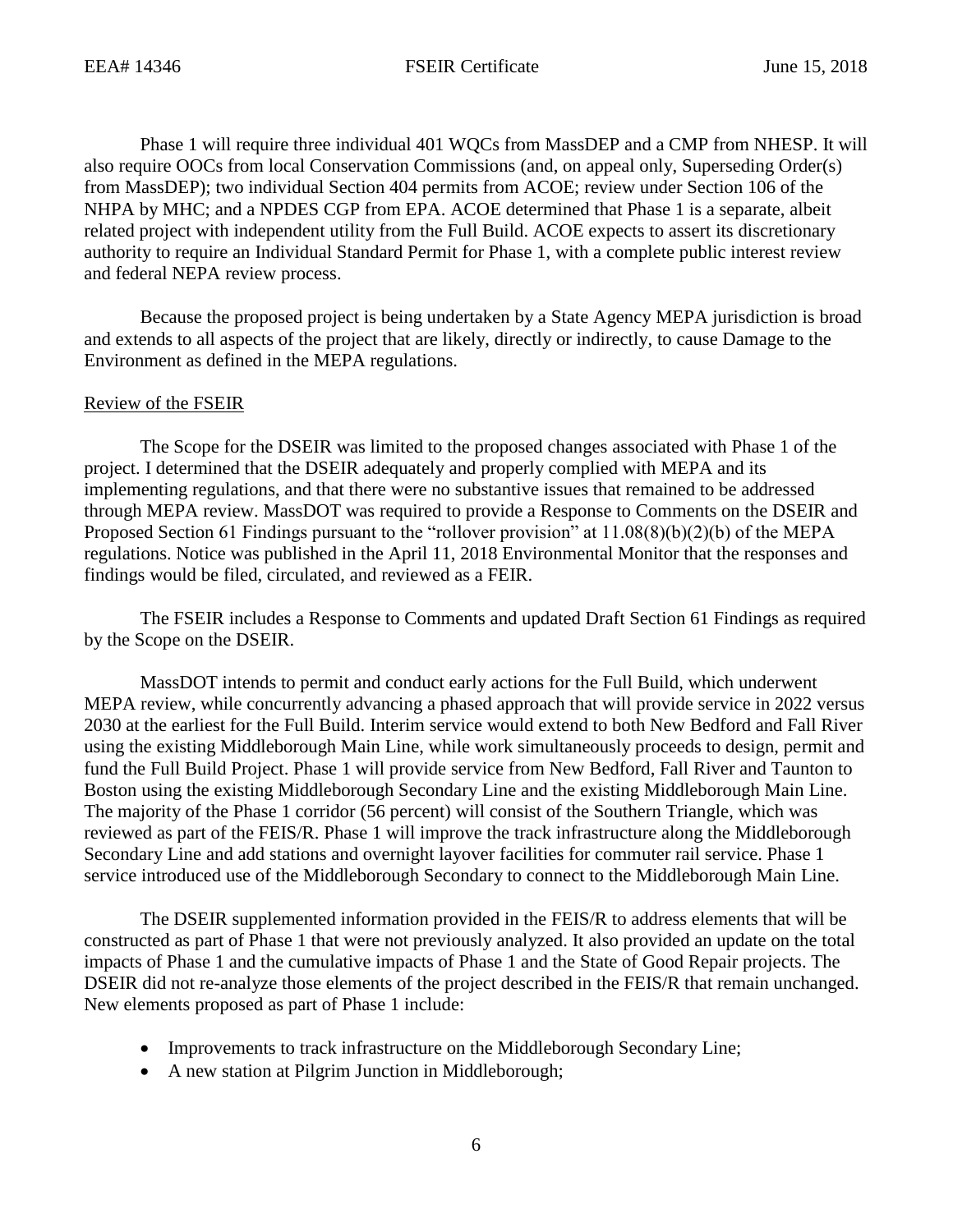- A new station in East Taunton south of Cotley Junction (replacing Taunton Depot Station proposed in FEIS/R);
- Modifications to previously studied stations at Freetown and Fall River Depot; and
- Use of diesel locomotives for Phase 1 Service, including phasing in of Tier 4 locomotives which have lower emissions.

Impact analyses provided in the DSEIR were consistent with the methodology applied in the DEIS/R and the FEIS/R; however, because limited design and permitting (15 percent level) has occurred for those elements of the Full Build north of Cotley Junction, the DSEIR did not provide a discussion of these impacts.

Diesel trains will be used for Phase 1 service because neither the Middleborough Secondary nor the Middleborough/Lakeville Line can support electric train service. Electrification would require installation of overhead catenary for Phase 1 as well as the Middleborough Line extending to Boston. Construction will be sequenced to add catenary for electrification along the Southern Triangle for the Full Build, while continuing to operate diesel trains during Phase 1 service.

The FSEIR indicates that MassDOT will continue to refine the schedule and operations for Phase 1 and investigate the feasibility of express trains and skip stops to provider shorter travel times to Southeastern Massachusetts. In addition, as part of a separate study, MassDOT will study and model increased service to Cape Cod from an operations and infrastructure perspective to determine demand and frequency of service. The FSEIR indicates that MassDOT will continue to work with the City of New Bedford to develop concepts for potential multimodal connections at Whale's Tooth Station.

MassDOT also provided a response to comments on the  $FSEIR<sup>4</sup>$  during the MEPA review period. Public comments continue to identify issues previously reviewed and include, but are not limited to, concerns surrounding delayed construction, schedule and mitigation associated with the Full Build; express train service from New Bedford and Fall River to Boston; service service to Cape Cod; station locations; lack of direct service for Taunton residents; advisability of criteria of a one-seat side to evaluate Phase 1 alternatives; and electrification of the entire Phase 1 route.

MassDOT's response addressed comments from Mass Audubon. The response clarified that Phase 1 will not require access across Mass Audubon property nor impact its property at Assonet Cedar Swamp Wildlife Sanctuary. MassDOT eliminated further consideration of this potential construction methodology and instead, will use smaller equipment that can be mounted to rail based vehicles. All temporary and permanent impacts to wetlands and open space at this location are consistent with impacts disclosed during MEPA review. As MassDOT advances construction methodologies, it will consult with the MEPA Office and permitting agencies regarding any deviations from the disclosures in MEPA documents.

MassDOT's response indicates that the alternatives analysis for the project preferred alternatives that would reduce overall trip times. Given the length of the commute from Fall River and New Bedford, additional operational moves (such as a passenger transfer (two-seat ride) or a reverse move), would add minutes and inconvenience to the trip, and therefore were not advanced.

 $\overline{\phantom{a}}$ <sup>4</sup> Email from Meredith Avery of VHB, on behalf of MassDOT on June 12, 2018.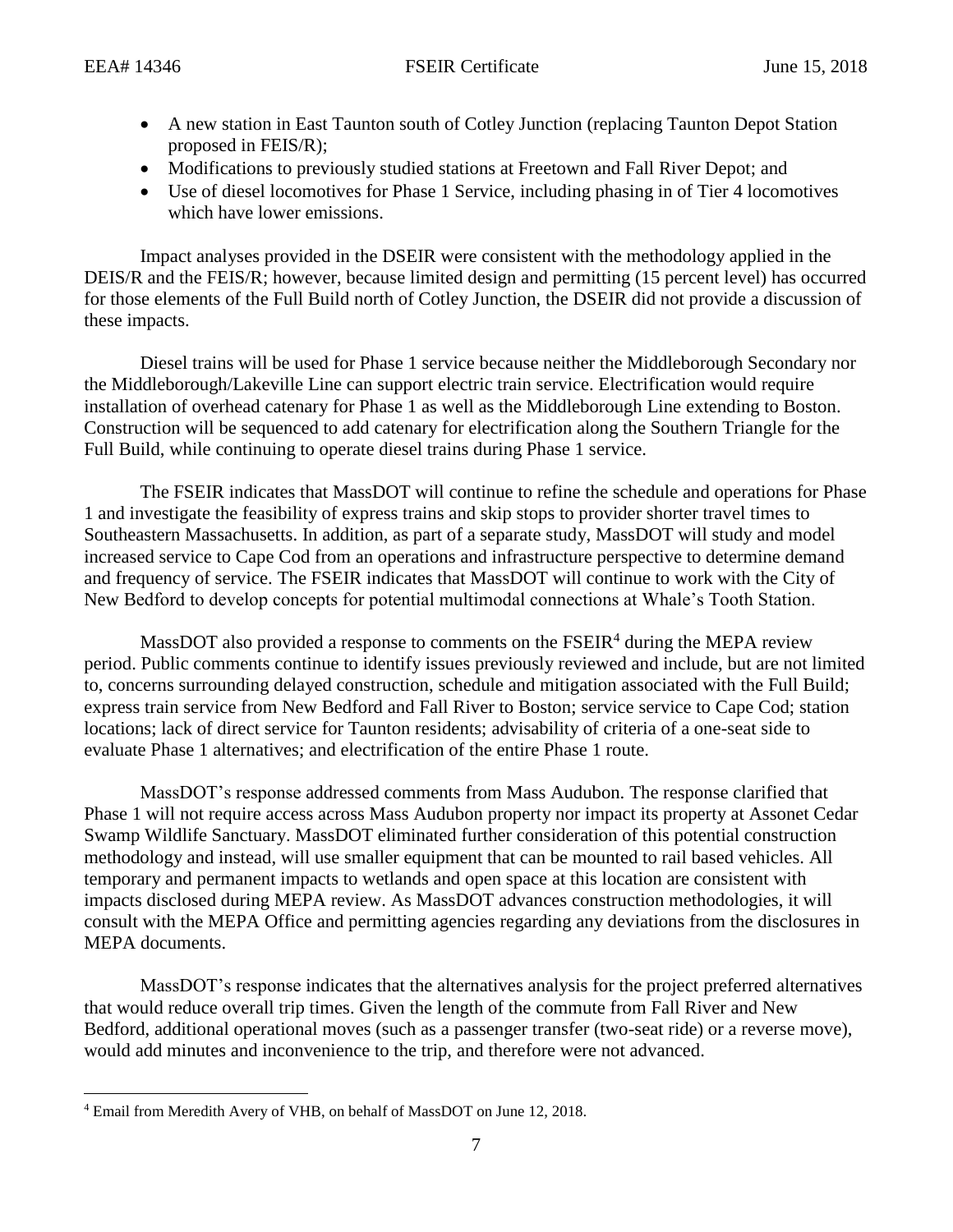MassDOT reiterated that it does not plan to electrify the Phase 1 project area because it would require electrification of the entire Middleborough Route, or the purchase of dual locomotives for use on only one line. Phase 1 is proposed to provide service to Fall River and New Bedford more expeditiously, while the Full Build is being designed and permitted. Electrification of the system, whether partially in the Southern Triangle, or throughout the entire Middleborough alignment, would add complexity, impacts to sensitive areas, and costs to Phase 1 that would impact some of the benefits that earlier service would bring. MassDOT is committed to advancing the Full Build through design and permitting, which includes electrification, and has committed to phase in cleaner diesel locomotives as part of Phase 1 operations.

## Mitigation and Draft Section 61 Findings

The FEIS/R contained draft Section 61 Findings associated with each separate State Agency Action identified for the Full Build project. The FSEIR includes an updated and revised chapter that summarizes mitigation measures associated with Phase 1 including a summary table of all mitigation commitments. The FSEIR contains a clear commitment to implement mitigation measures, identifies the parties responsible for implementation, and contains a schedule for implementation. It does not estimate the individual costs of each proposed measure because of the ongoing planning and design of mitigation measures. The FSEIR notes changes to mitigation commitments since the issuance of the Certificate on the DSEIR.

MassDOT will continue to design Phase 1 elements to avoid and minimize impacts to environmental and social resources by maximizing the use of existing transportation infrastructure corridors, identifying potential station sites that avoid impacts to wetlands, rare species habitat, water resources, ACEC and open space, and residential areas and businesses, and using single track, with passing sidings as needed to reduce wetland impacts. Station designs will minimize traffic impacts and land acquisitions. MassDOT expects to undertake additional measures to minimize unavoidable impacts including, but not limited to, refining the grading design of tracks and roadways, station layout, and bridges and culverts. It anticipates that the conceptual mitigation measures identified in the FSEIR will develop into more specific, implementation-oriented mitigation measures during final design and permitting.

# *Land Alteration*

- Site elements on previously developed lands to minimize new disturbance;
- Design stations to comply with the Massachusetts Stormwater Standards; and
- Implement erosion and sedimentation controls during construction.

# *Traffic and Transportation*

- Modify traffic and pedestrian signal timing/phasing (Middleborough, Taunton, Fall River);
- Complete RSA (Middleborough);
- Restripe pedestrian and vehicular ROW elements (Middleborough, Taunton);
- Install new traffic signal (Taunton);
- Install grade crossing safety improvements (Middleborough, Taunton, Freetown);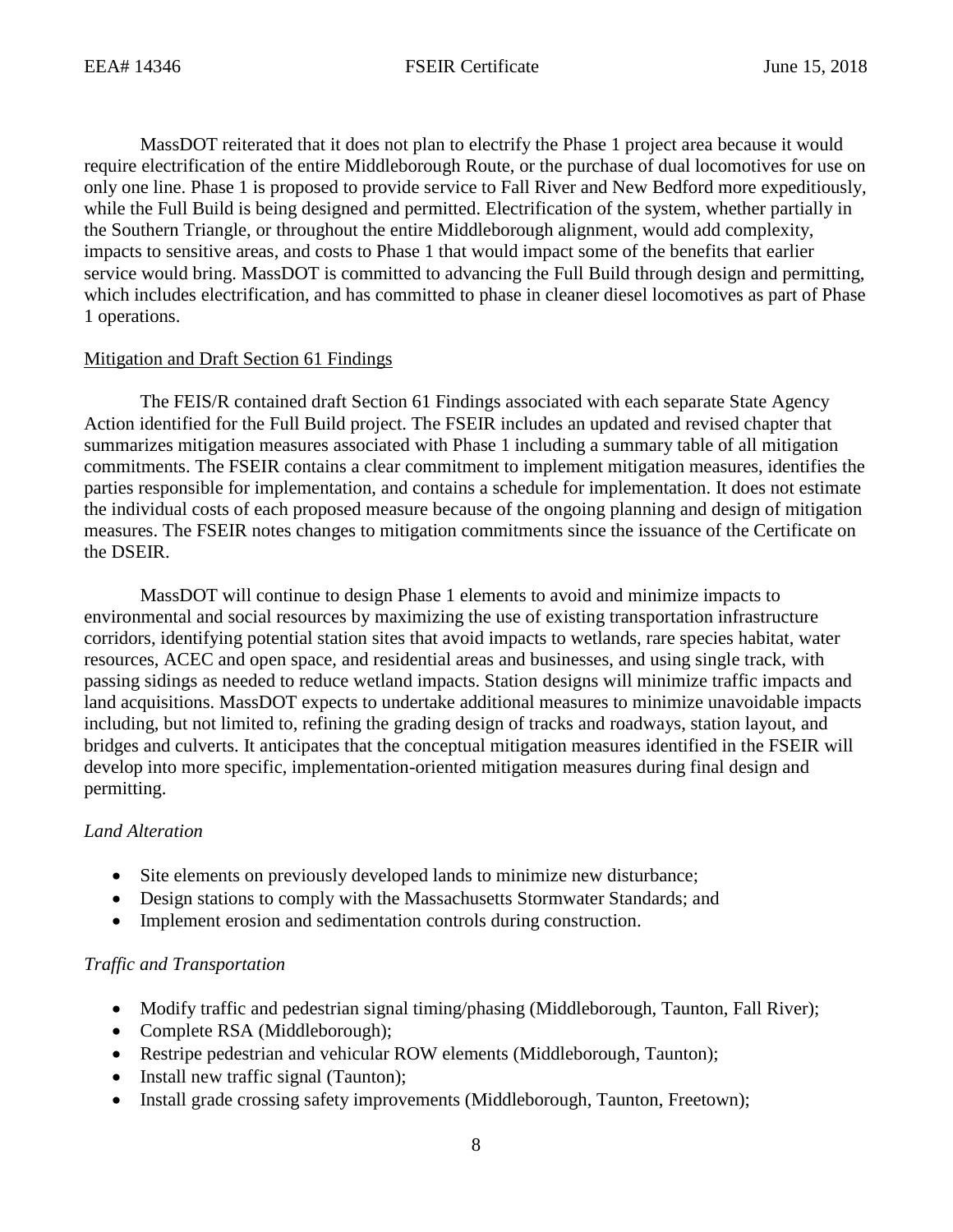- Provide approach warning signage (Freetown);
- Install signal interconnect infrastructure between Mount Pleasant Street and Church Street (King's Highway, New Bedford);
- Revise signal phasing and timings (Mount Pleasant Street at Jones Road/King's Highway, New Bedford);
- Improve signal equipment, phasing and timing to provide concurrent pedestrian crossing (King's Highway at Shaw's Drive, New Bedford)
- Pre-empt grade crossing signals. Reconfigure Stop & Shop Drive to accommodate diverted Tarkiln Hill Road traffic (King's Highway at Stop & Shop Drive, New Bedford);
- Pre-empt grade crossing signal. Revise signal timing, including longer pedestrian timings (Tarkiln Hill Road at Church Street, New Bedford);
- Improve crosswalks and pedestrian ramps (Acushnet Avenue at Hillman Street, New Bedford);
- Construct approximately 300 feet of sidewalk along east side of Acushnet Avenue (New Bedford);
- Revise signal timing, including longer pedestrian timings (Mill Street at Pleasant Street and Kempton Street, New Bedford).
- Install traffic signal (Coggeshell Street at North Front Street, New Bedford);
- Construct approximately 1,600 feet of sidewalk along the east side of South Main Street (Freetown);
- Improve crosswalks and pedestrian ramps (South Main Street at Narrows Road, Freetown);
- Improve crosswalks and pedestrian ramps (South Main Street at Copicut Street, Freetown);
- Widen North Main Street to provide an exclusive northbound and southbound left-turn lane. Modify traffic signal phasing to provide a westbound lead phase and exclusive pedestrian phase (North Main Street at President Avenue, Fall River);
- Improve pedestrian timing (President Avenue at N. Davol Street, Fall River);
- Remove vegetation at all grade crossings to improve sight distance; and
- Coordinate with local emergency service providers regarding grade crossing design.

# *Air Quality*

- Prohibit excessive idling of construction equipment engines in compliance with 310 CMR 7.11, including posting of signage on-site;
- Ensure all diesel construction equipment used on-site is fitted with after-engine emission controls such as DOCs or DPFs;
- Implement protective measures around the construction and demolition work to protect pedestrians and minimize off-site dust transport;
- Implement dust suppression methods and conduct regular sweeping to minimize vehicular airborne dust and particulate matter;
- Consult with the Massachusetts Department of Energy Resources, Division of Green Communities to develop a joint approach to promote energy efficiency and GHG reductions in SCR communities; and
- Use plug-ins and electric block heaters at rail layover facilities.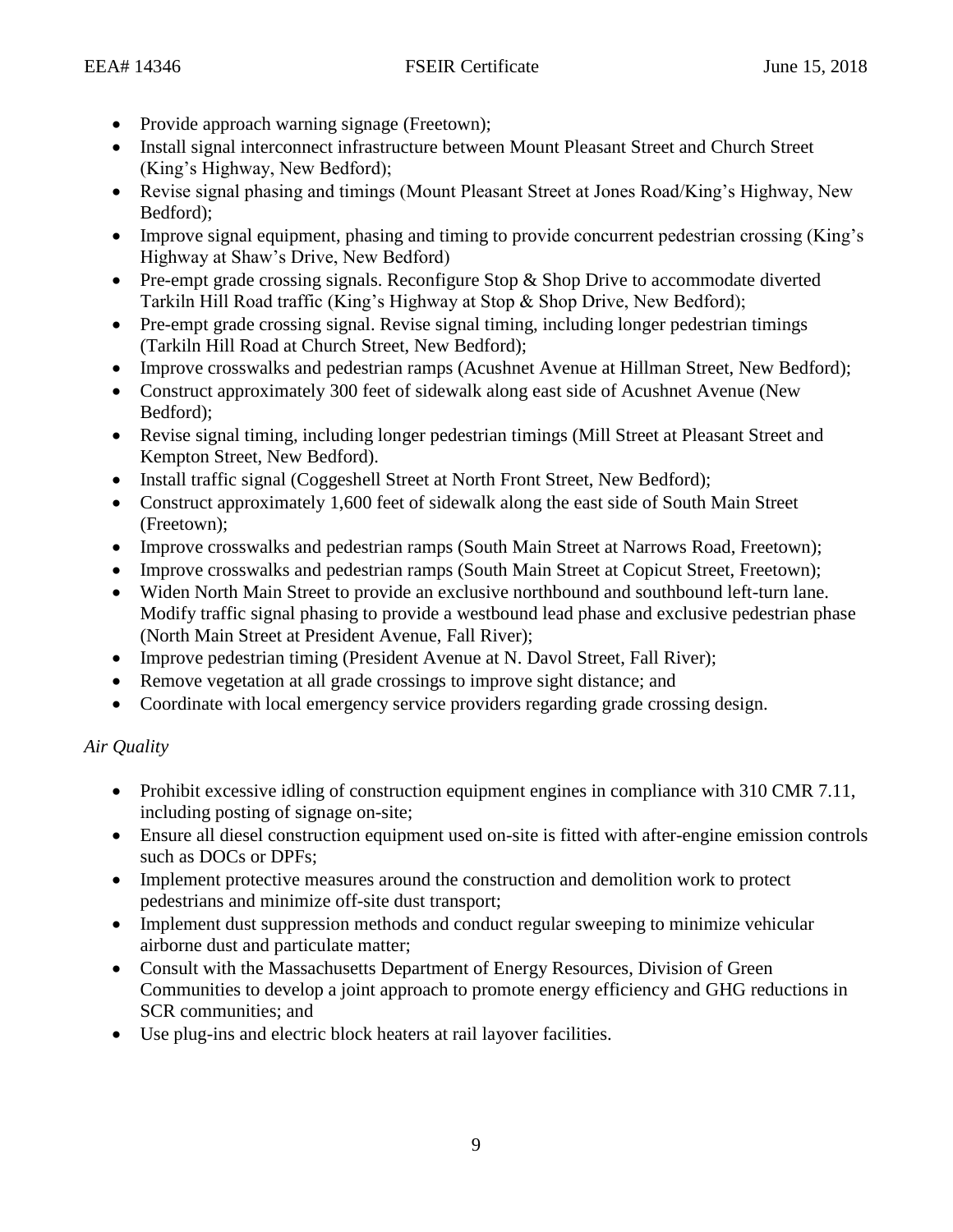# *Greenhouse Gas*

- Install electric vehicle (EV) charging equipment at stations; and
- Use light emitting diode (LED) technology for station lighting.

# *Climate Change*

- Follow MassDOT vulnerability identification procedure;
- Prevent/reduce impacts of flooding by reducing runoff from impervious surfaces; size drainage structures appropriately; consider flood barriers in vulnerable locations; and raise electrical components above future flood elevations (500-year level); and
- Protect equipment and passengers from increased heat by designing station shelters and landscaping to maximize shade and reduce heat gain; monitor effectiveness of current railneutral temperatures (95 degrees Fahrenheit); and explore use of renewable energy for back-up power at stations.

# *Wetlands*

- Minimize impacts through design revisions; provide 1:1 Wetland Mitigation to meet WPA requirements; and provide additional mitigation to meet ACOE Guidelines;
- Monitor compensatory wetlands for success and invasive plant species, and implement an Invasive Species Control Plan during a post-construction monitoring period as required by the Section 404 permit (five to ten-year post-construction monitoring period); and
- Implement erosion and sedimentation control measures according to a Soil Erosion and Sediment Control Plan.

# *Water Quality and Drainage*

- Construct sediment forebays to remove suspended solids and reduce other contaminants;
- Develop a Stormwater Pollution Prevention Plan (SWPPP) in compliance with the NPDES CGP that identifies construction-period best management practices (BMPs);
- Include water quality features in new and reconstructed swales to reduce erosion and total suspended solids (TSS) concentration in runoff;
- Adhere to the approved Vegetation Management Plan (VMP) and Yearly Operating Plans (YOPs);
- Design and install stormwater management systems (stations, layover facilities, etc) to meet Stormwater Management Standards for Land Uses with Higher Potential Pollutant Loading (LUHPPLs);
- Comply with the Clean Water Act by choosing BMPs that meet the Total Maximum Daily Load (TMDL) for the Taunton River Watershed;
- Provide stormwater management system at Pilgrim Junction Station;
- Choose BMPs designed to provide groundwater recharge and avoid impacts to groundwater quality;
- Implement stormwater improvements at Pilgrim Junction, East Taunton, Freetown, and Fall River Depot Stations;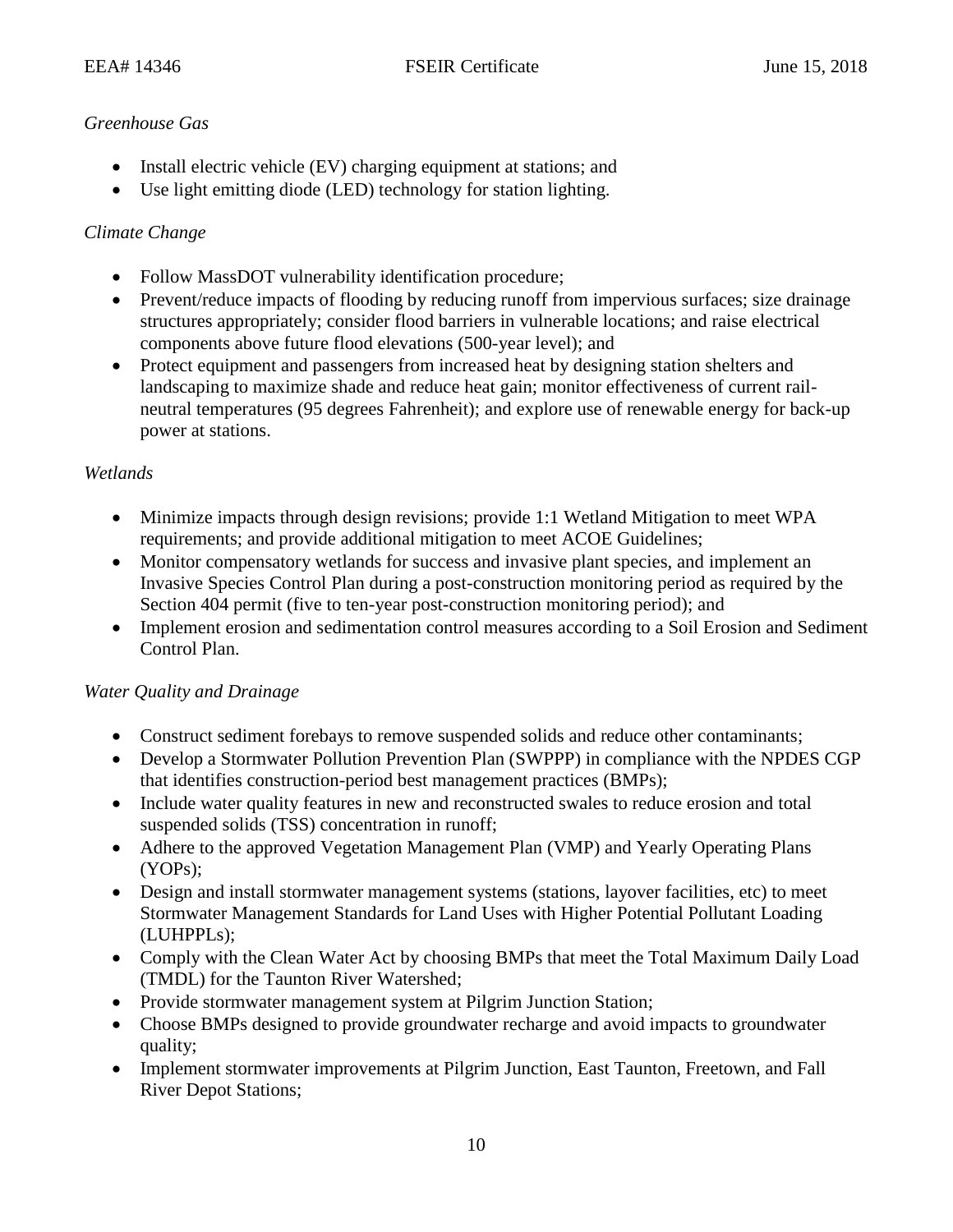- Implement trackside stormwater improvements
- Obtain authorization to discharge stormwater during construction under the NPDES CGP;
- Improve railroad drainage system to promote settling and infiltration;
- Install sediment forebays and check dams upgradient of discharge points;
- Adhere to the approved Vegetation Management Plan, as implemented with MassDOT's Yearly Operating Plans, which restrict the use of herbicides in areas adjacent to wetlands or sensitive resources;
- Develop and implement a comprehensive Soil Erosion and Sediment Control Plan in accordance with NPDES and MassDEP standards;
- Apply water to dry soil to prevent dust production;
- Stabilize any highly erosive soils with erosion control blankets and other stabilization methods;
- Use sediment control methods during excavation to prevent silt and sediment entering the stormwater system and waterways;
- Maintain equipment to prevent oil and fuel leaks; and
- Develop a SWPPP that incorporates erosion and sediment controls, spill control procedures, and proper handling of dewatering discharges.

# *Biodiversity and Rare Species*

- Develop detailed species-specific mitigation measures for each site through consultation with NHESP;
- Fund the Eastern Box Turtle Mitigation Bank at an amount to be determined by NHESP to mitigate for 6.27 acres of impact to eastern box turtle habitat;
- Avoid impacts to rare species by locating stations outside of Priority Habitat; keeping tracks and culverts within their existing footprints; and avoiding tree removal time of year (TOY) restrictions related to the Northern Long-Eared Bat;
- Minimize impacts to rare species habitat by using single track along the Middleborough Secondary; modifying culverts to allow through movement; adjusting grading and using retaining walls to reduce habitat loss; replanting disturbed areas; and implementing an invasive species control plan;
- Mitigate temporary construction impacts by implementing erosion and sedimentation controls; installing turtle barriers; complying with TOY restrictions; and employing rare plant protections;
- Where possible based on engineering constraints and hydrology, replace bridges and culverts that connect areas of high biodiversity with structures that meet Massachusetts River and Stream Crossing Standards to facilitate fish and wildlife passage through the rail bed;
- Replant disturbed areas; and
- Install wildlife crossings (tunnel and between-tie crossings) to maintain population continuity for state-listed wildlife, at locations approved by NHESP.

# *Noise and Vibration*

- Where noise levels are projected to occur above the Severe Noise Impact Level, choose noise mitigation measures that are proportional to the level of impact over the threshold level and are safe, maintainable, constructible, acoustically effective and cost-effective;
- Consider appropriate vibration mitigation measures at sensitive locations as design progresses;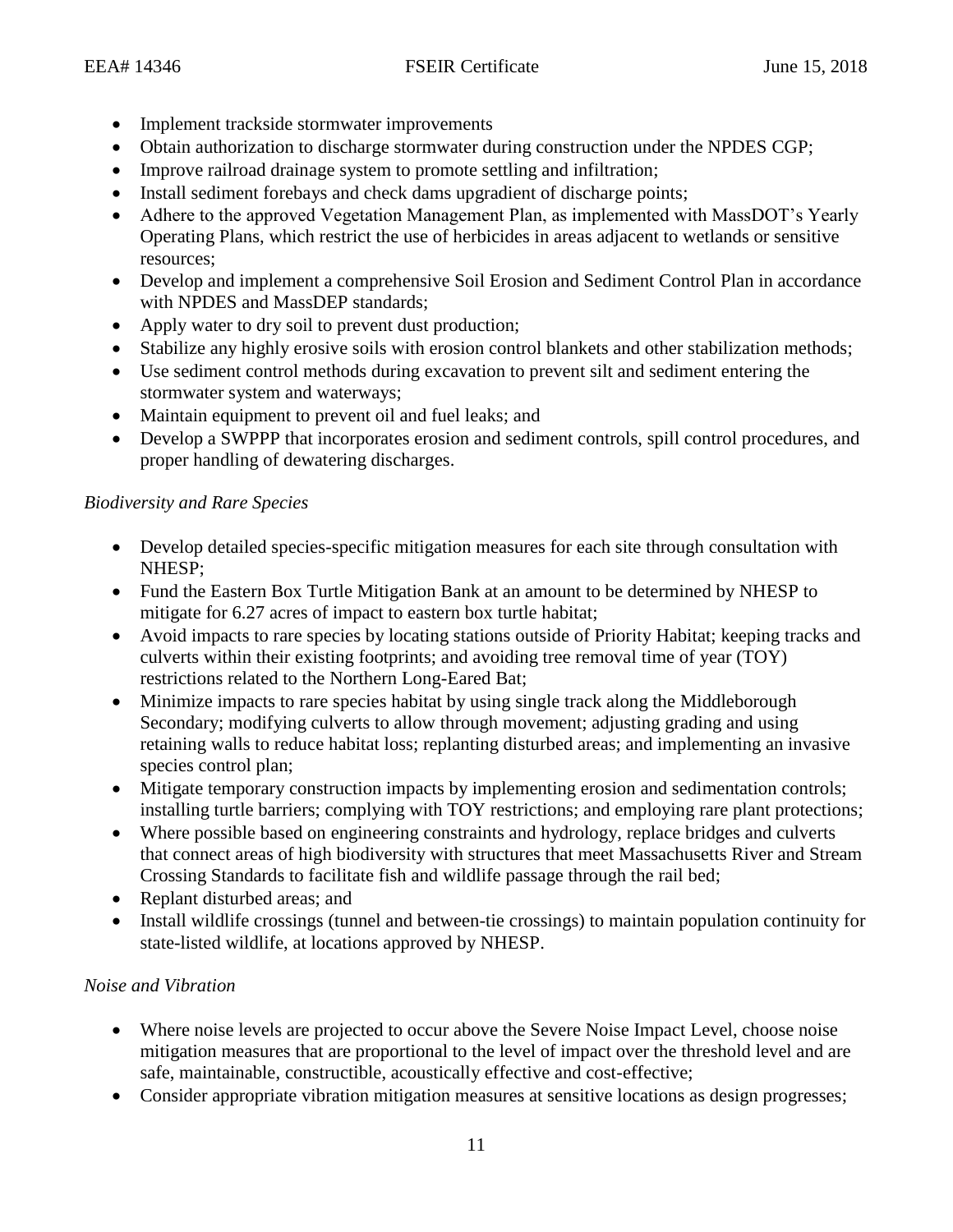- Incorporate noise guidelines and construction noise and vibration control plans that conform to applicable regulations and standards into permits and construction documents;
- Use equipment that generates lower vibration levels when near sensitive buildings;
- Enforce noise specifications in the field;
- Schedule unusually noisy activities to avoid impacting sensitive receptors;
- Provide noise walls or other noise measures where sensitive land uses would be subject to Severe impacts (if cost-effective according to MBTA and FTA criteria; e.g., less than \$30,000 per dwelling unit) at two locations along the alignment: Murray Street Area, Fall River (Brightman Street to Cory Street) and Almay Street Area, Fall River (Cory Street to President Ave);
- Provide funding for building noise mitigation where sensitive land uses would experience severe impacts but walls are not cost-effective, at a rate of \$5,000 per dwelling unit per decibel of noise impact above the Severe level, up to a maximum of \$30,000 for each residence: 14 in Berkley, eight in Lakeville, 25 in Freetown, 12 in New Bedford, and 53 in Fall River;
- Incorporate vibration mitigation measures into the design and operating plan, including continuously welded rail, ballast and sub-ballast depth specifications, turnout locations at least 100 feet from sensitive receptors, and train and track maintenance (such as regular wheel retruing) schedules;
- Maintain mufflers on construction equipment;
- Minimize truck idling;
- Fit any air-powered construction equipment with pneumatic exhaust silencers; and
- Prohibit nighttime construction.

# *Cultural Resources*

- Work with ACOE, MHC, THPO, and other Section 106 parties to update the draft Phase 1 Programmatic Agreement (PA);
- Conduct intensive archeological surveys;
- Develop Mitigation Plans after all stages of intensive survey and National Register evaluations are complete and the results of the investigations are reviewed and approved by federal and state agencies as stipulated in the PA;
- Prepare archival documentation and provide interpretive signs that describe for the public the site's history, features, and significance for unavoidable historic impacts
- Develop and implement a Cultural Resource Monitoring Program;
- Develop a mitigation plan, in consultation with the ACOE and MHC, to minimize adverse impacts to historic properties as identified in the PA;
- In areas where there is a potential for vibration damage to historic structures, inspect building foundations prior to construction and monitor foundations during construction;
- Use non-contrasting paints on fences, roadway equipment, and signal bungalows; locate signs and fixtures in a sensitive manner within and adjacent to historic properties;
- Within historic districts, reduce visual impacts by reducing tree/vegetation clearing and using planting and landscaping to screen; and
- Minimize number of lighting poles adjacent to historic properties and paint poles a noncontrasting color.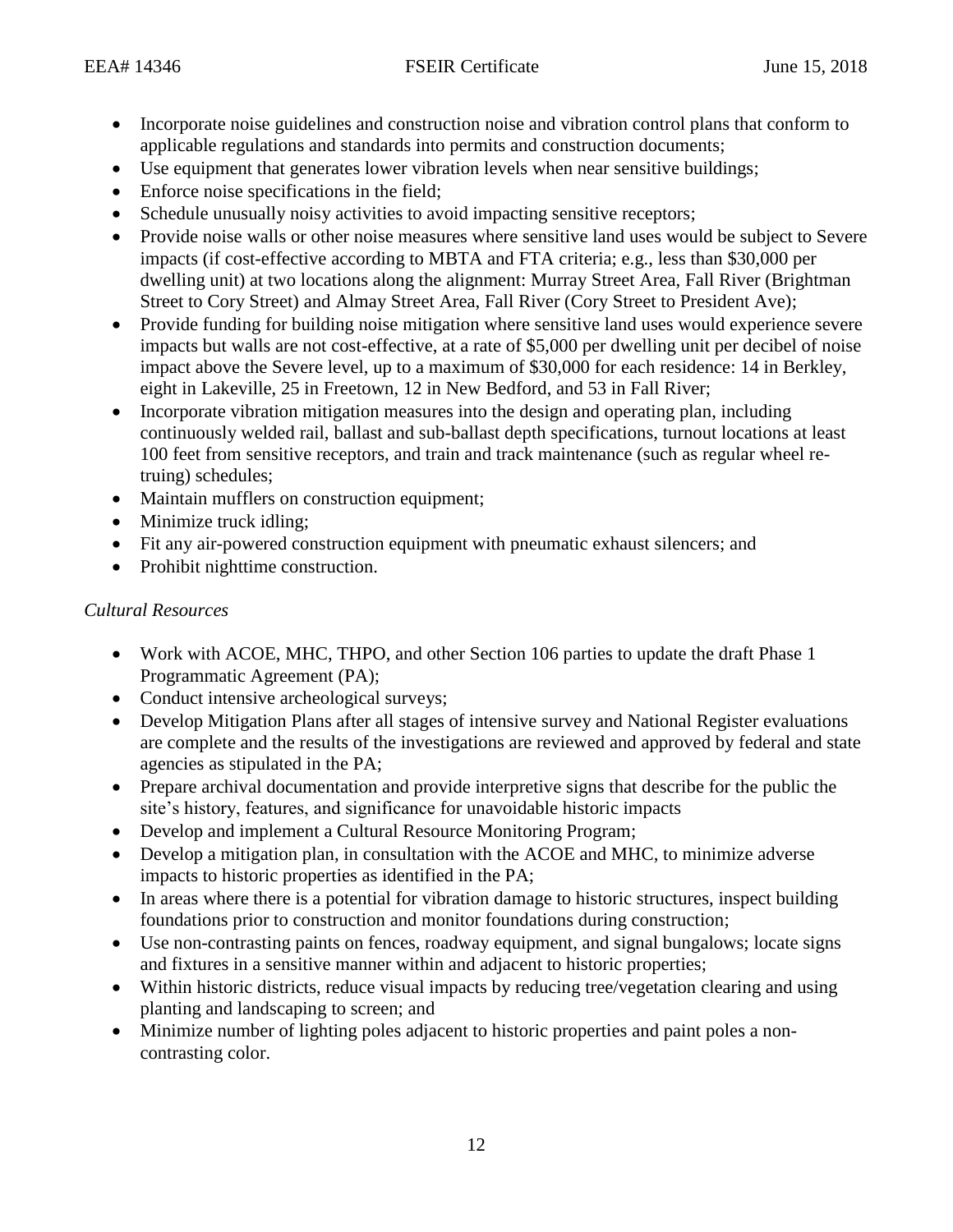## *Visual*

- Provide station lighting fixtures, designs, and technologies that minimize night sky impacts;
- Design facilities and structures to blend with the surrounding landscape;
- Install screening in selected locations; and
- Avoid unnecessary tree clearing along ROWs.

# *Oil and Hazardous Materials*

- Manage contaminated sites pursuant to the MCP and other applicable regulations and policies;
- Retain a licensed site professional (LSP);
- Test structures for hazardous materials and remove in accordance with applicable regulations;
- Conduct a pre-characterization of soils and prepare a Soil Management Plan; and
- Prepare Hazardous Materials and Solid Waste Management Plan, and Health and Safety Plan, to describe the regulatory context and procedures to be used during construction.

## *Land Use*

- Implement the Smart Growth measures of the Corridor Plan as applicable in accordance with Executive Order (EO) 525;
- Provide incentives and guidance to municipalities for Smart Growth implementation (Implementation Responsibility includes State Agencies listed in EO 525);
- Monitor Smart Growth implementation using approved performance metrics (Implementation Responsibility includes State Agencies listed in EO 525); and
- Consistent with the MEPA Certificate on the SCR FEIS/R, MassDOT will continue to provide funding (average of \$200,000 per year) to the RPAs to provide technical assistance to South Coast communities for the next several years.

As noted in the Certificate on the FEIR, additional development of mitigation is necessary as the design of the Full Build project advances. MassDOT will continue to meet with and consult with the ICG on the development of final mitigation for impacts to wetlands and rare species, including evaluation of wetland restoration/replication sites. MassDOT will file a draft mitigation plan, developed in consultation with the ICG, which will be published through the MEPA Office for public review and comment. The filing of this document will provide an opportunity to gather additional input from State Agencies, advocacy organizations, municipalities and the public on the mitigation plan. The timing of this publication will be developed in consultation with the MEPA Office, MassDEP, and MassDOT to ensure it supports public review and effectively supports the permitting process.

# Conclusion

MEPA review of the South Coast Rail project has included extensive and detailed analysis of routes, technology and operations to meet the project goal of providing rail service to Fall River and New Bedford. It has included robust commentary on the project design and selection of alternatives. Based on a review of the FSEIR, consultation with State Agencies, and review of comment letters, I have determined that the FSEIR adequately and properly complies with MEPA and its implementing